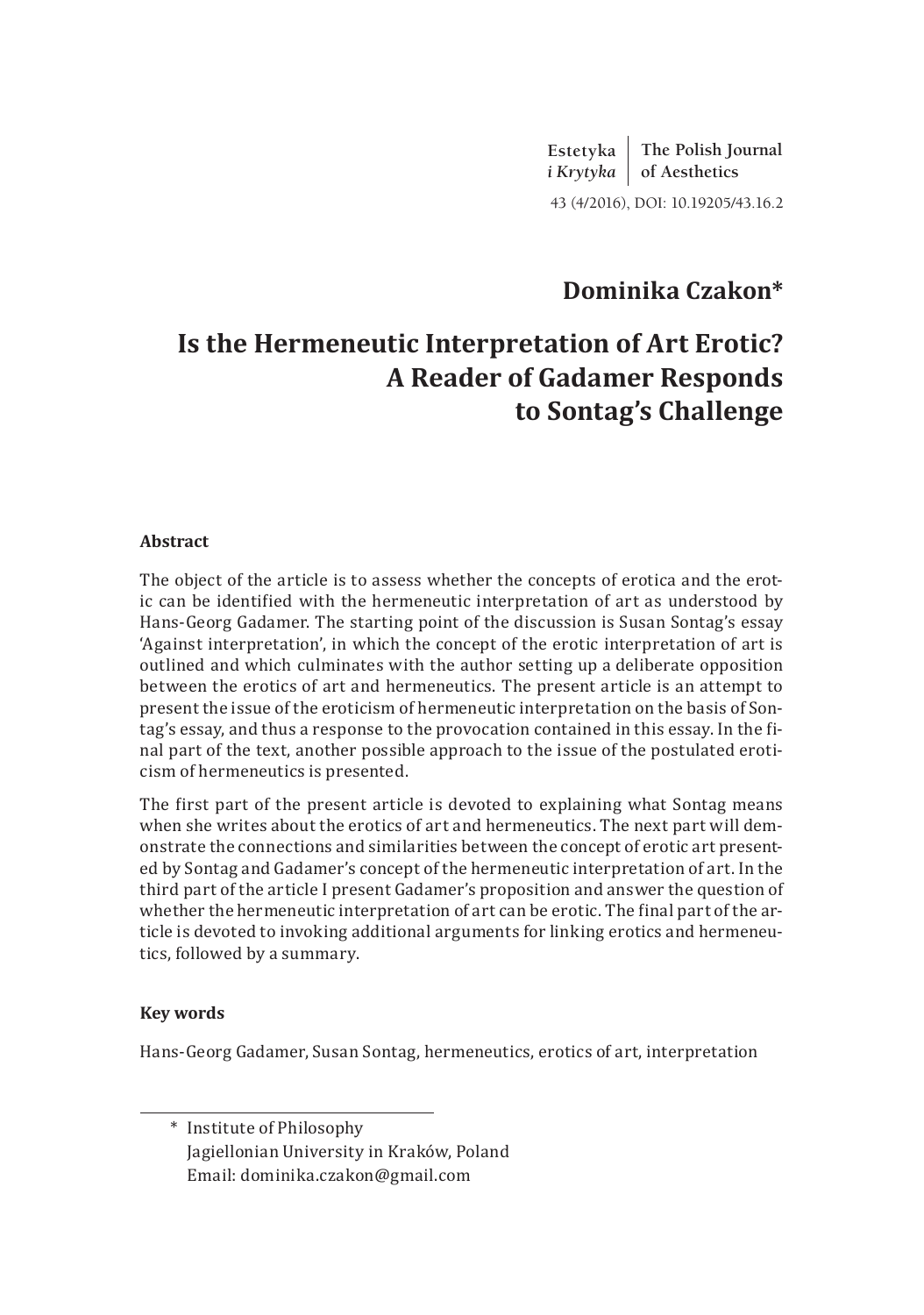'In place of a hermeneutics we need an erotics of art'1 – this is the unexpected conclusion of Susan Sontag's famous 1964 essay 'Against interpretation'2. The article provoked me to pose a few basic questions and to undertake an attempt to find answers to them. In the present article I ask: what, in Sontag's approach, is the meaning of an erotic approach to art? Is the distinction between hermeneutics and eroticism justified? And can hermeneutics be erotic? In the present article I consider the following issues:

- how the phrase 'erotics of art' should be understood in the context of Sontag's essay, and
- whether the erotics of art must indeed replace the hermeneutics of art, that is, whether the hermeneutics of art is opposed to and has little or nothing in common with the erotics of art (as understood by Sontag, and with reference to the broader philosophical tradition).
- If, however, the hermeneutics of art could also be erotic, what would that mean? In other words, what is the hermeneutic interpretation of art and on what might its eroticism depend?

At the same time I emphasise that, based on the cited essay (the question of the interpretation of art) as well as the specific nature of hermeneutic reflection, by *the hermeneutics of art* I understand *the hermeneutic interpretation of art*, and by *the erotics of art* something that might be called *the erotic interpretation of art*. In addition, I explain that in writing about the hermeneutics of art, I refer to the position of Gadamer, which I regard as the most current and complete example of contemporary hermeneutic theory concerning artistic activity. In this article I intend to show that the opposition proposed by Sontag is extremely dubious overall, and completely unjustified with respect to the hermeneutic philosopher from Heidelberg. I also wish to show that the hermeneutic interpretation of art in Gadamer's terms is an activity which can be defined by the word *erotic* – of course, only after I have established the scope of meaning of that concept. I will list and briefly discuss the arguments for my own position.

<sup>&</sup>lt;sup>1</sup> See: S. Sontag, *Against Interpretation*, [online] http://shifter-magazine.com/wpcontent/uploads/2015/10/ Sontag-Against-Interpretation.pdf [accessed: 10.06.2016].

<sup>2</sup> Sontag's essay was written in 1964 but appeared in 1966.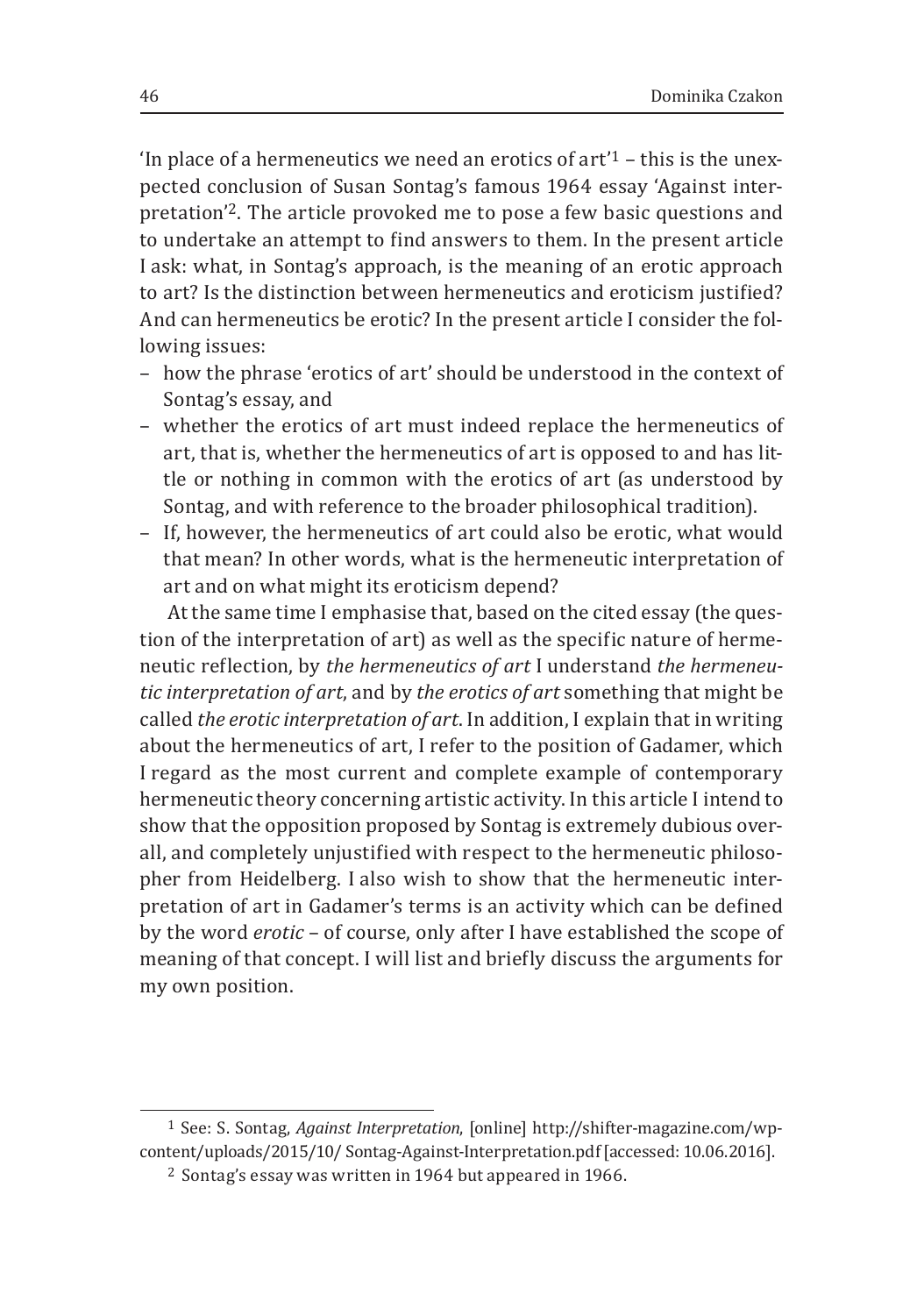## **The Erotics of Art According to Susan Sontag**

Sontag presented her views on the phenomenon of interpretation (and, indirectly, the erotics of art) in the form of an essay in a manner attractive to readers, light and free, rich in metaphor and figurative comparison (e.g. 'Like the fumes of the automobile and of heavy industry which befoul the urban atmosphere, the effusion of interpretations of art today poisons our sensibilities'.<sup>3</sup>). This is the language of theoretical expression, appealing to the feelings and emotions of readers through the language employed, as well as directly, through indicating the presumed feelings associated with the viewing of art, e.g. 'interpretation of this type indicates a dissatisfaction (conscious or unconscious) with the work, a wish to replace it by something else'.4 At the same time it is also imprecise language, devoid of academic exactitude and confusing. The formulation ʻerotics of art' appears for the first time at the end of the text, where it resonates strongly, even though the meaning of this term is explicitly explained neither before nor afterwards. The reader can only guess that what Sontag is opposing to the interpretation of art comprises what she understands as its erotics. The essay is dominated by a formulation designating the approach to art, dominant in contemporary culture, which Sontag is criticising; she calls it, simply, ʻinterpretation'. This ʻinterpretation' is very narrowly understood; that is, as Sontag herself explains, '[b]y interpretation, I mean here a conscious act of the mind which illustrates a certain code, certain "rules" of interpretation'.5 The interpretation about which Sontag writes, then, is in principle nothing more than translation.<sup>6</sup> Sontag seems to subsequently identify interpretation, thus understood, with the hermeneutics of art and to set up erotics as its opposition. Unfortunately, as in the case of erotics, Sontag does not explain why this interpretation is identified with hermeneutics. Nor does she indicate which form of hermeneutics she has in mind here, nor to what hermeneutic tradition she is referring to. Sontag therefore carries out a series of simplifications and generalisations.

Despite these reservations, I will now attempt, for the purpose of analysis of the concept of hermeneutic interpretation, to reconstruct the meaning of the term 'erotics of art' in Sontag's terms. Taking her negative state-

<sup>3</sup> S. Sontag, op. cit., p. 4.

<sup>4</sup> Ibidem, p. 6.

<sup>5</sup> Ibidem, p. 3.

<sup>6</sup> Ibidem.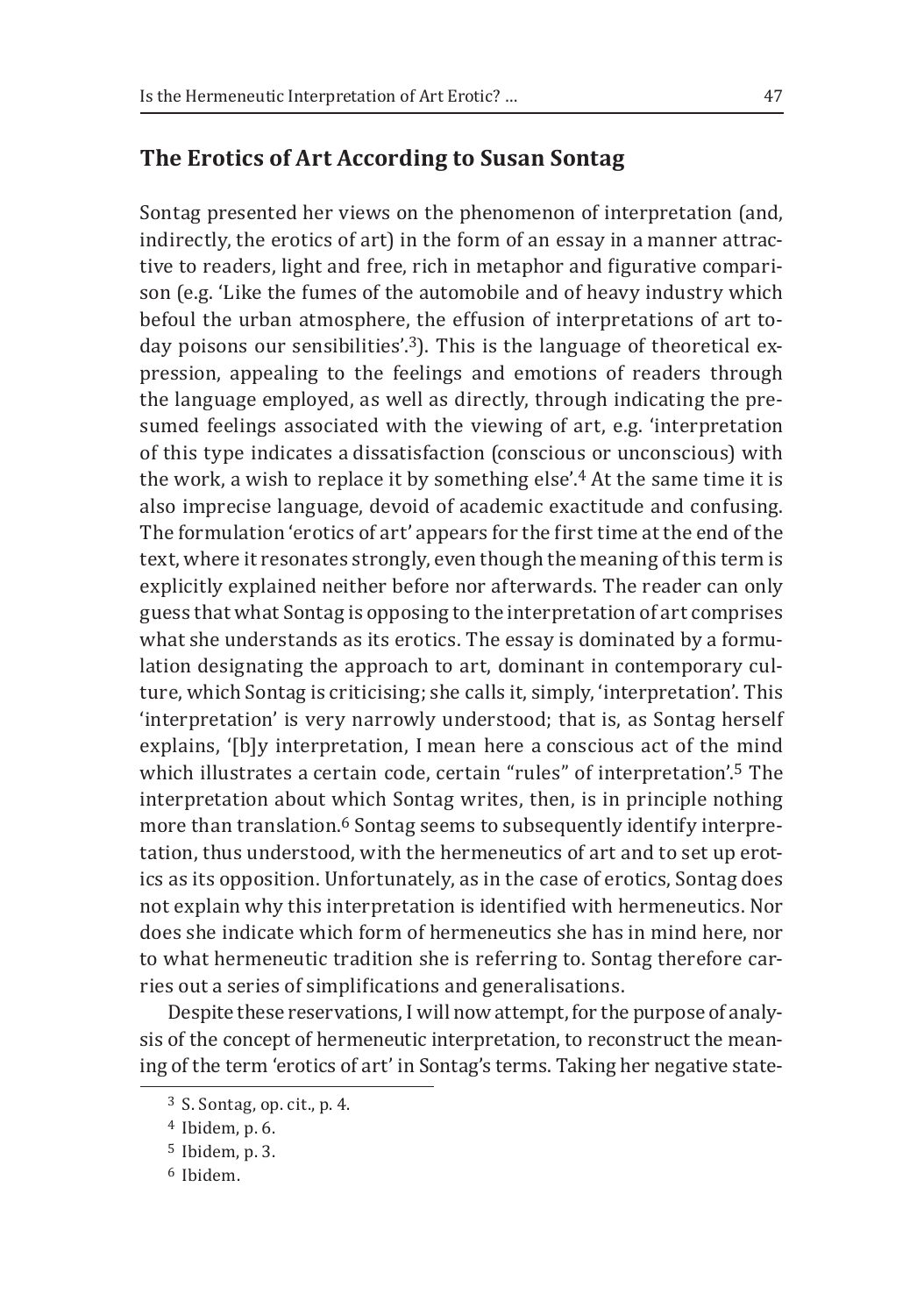ments on the subject of how not to regard art as a point of departure, I will identify an intrusive, hypothetically contradictory element associated with the postulated 'erotic' approach. The final paragraphs of the essay, moreover, contain some of Sontag's positive statements regarding the desired theme, that is, the erotic method of viewing art, to which I will also refer.

The erotics of art takes as its subject the work as a whole rather than the separate elements of content and form. This means that the form of art, in this approach, is decidedly appreciated, which does not mean, however, that the content ceases to have any significance. Sontag clearly states that development and more accurate descriptions of the form and appearance of works are necessary, as well as descriptive rather than normative terminology for these procedures. But she adds that considerations of content should meld with those of form.7 Erotic procedures, in her opinion, appreciate and disclose 'the sensuous surface of art without mucking about in it'.8 The erotics of art should thus indicate proceedings outside the rules, free, spontaneous and individual, not contained within the boundaries of any universal code. It is reasonable to ask at this point what procedures are to be discussed here: for example, a purely intellectual recording and analysis of what has been viewed, or a creative translation of what has been perceived from pictorial into descriptive language, or perhaps a game of associations, in which the work is only the point of departure? Unfortunately, we find no answers to these questions in Sontag's essay. We read instead that the erotics of art is intended to serve the work exclusively, rather than goals external to it. Nor should the activity of the viewer lead in any way to the destruction of the work – and here also we are condemned to speculate what, according to Sontag, 'destruction of works of art' is and what it is not.9 Perhaps this refers to forgetting or degrading the works, to belittling their value through ignoring their form and content or through lax and effortless viewing and consideration. It is certain, however, that in order not to destroy art, the erotic approach is necessary – that is, one distinguished by the delicacy and mindfulness manifested towards the viewed and appreciated object. Erotic interpretation of a work is associated with expression of respect for what is available to the senses. Thus characterised, the reception of art must simultaneously be associated with a specific con-

<sup>7</sup> Ibidem, pp. 8–9.

<sup>8</sup> Ibidem, p. 9.

<sup>9</sup> Ibidem, pp. 4–5.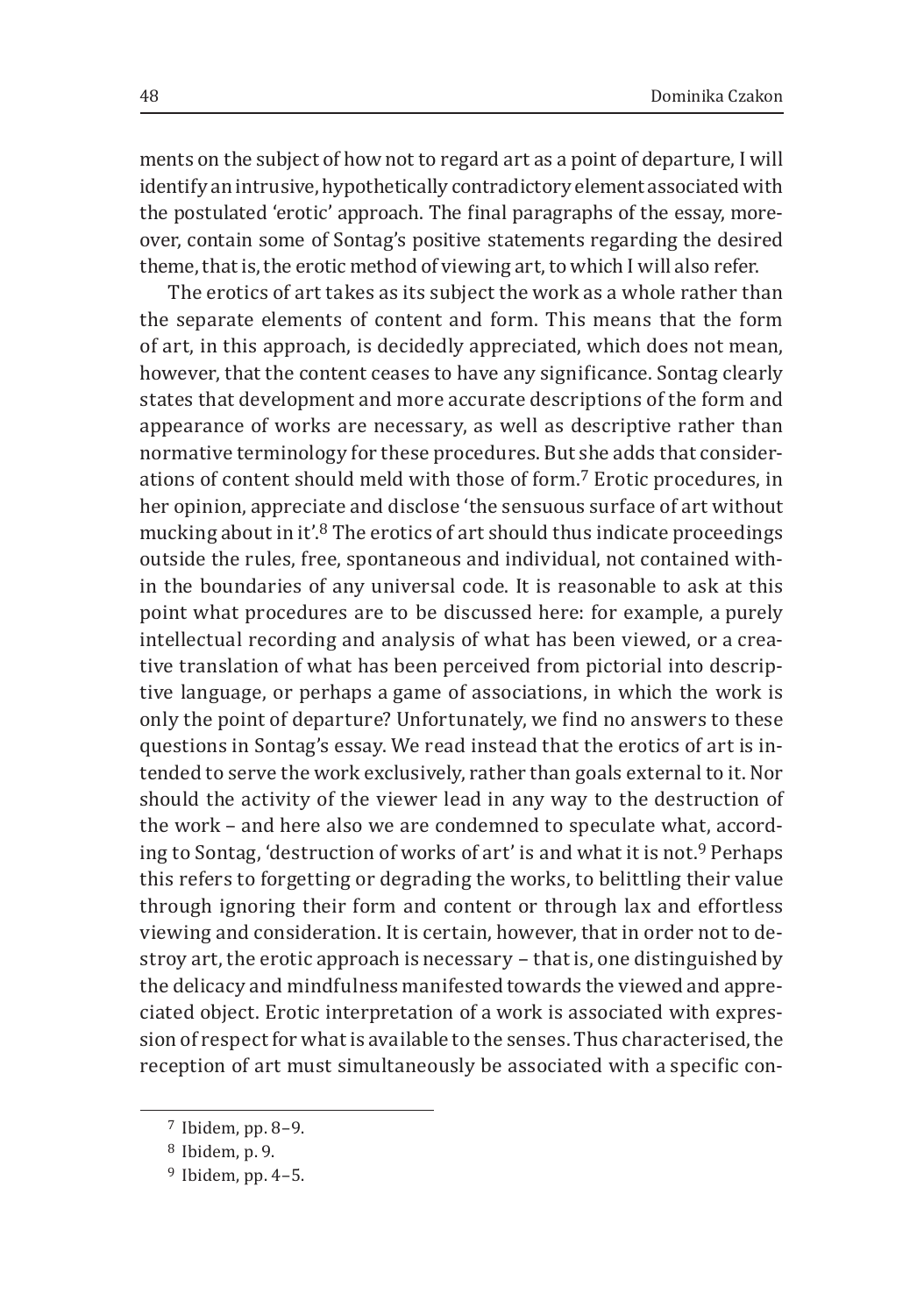ception of the processes of understanding artworks. As we know, this cannot be understanding in the sense of interpretation within Sontag's narrow perspective, that is, exclusively a translation. Must it therefore be understanding beyond the conceptual, beyond language? This answer suggests itself here, but it seems excessively radical, and therefore unjustified. Sontag excludes translation from the area of erotic activities (described thus: 'The interpreter says, Look, don't you see that X is really – or, really means – A? That Y is really B? That Z is really C?'10); however, she says nothing about other forms of expression. The translation referred to here is a simple, basic form of viewing-understanding, devoid of inventiveness. Human cognitive abilities are greater and more complex, something which has long been expressed in art. Is it difficult, then, to imagine erotic writing or speaking? Less than a decade after Sontag's essay, Roland Barthes presented the answer to this question in his famous work *The Pleasure of the Text*, in which he convincingly presented an 'erotic' method of reading, writing, and speaking about art.<sup>11</sup>

The erotics of art, in the analysed approach, is undoubtedly associated with feelings, with the sphere of human sensitivity (Sontag writes: 'We must learn to see more, to hear more, to feel more'12). Does this statement conflict with the postulate cited above of an approach to a work which distinguishes and emphasises its formal aspects? It may seem that the emotional perception of a work is primarily related to the content of art, that is, a more or less, for better or worse, specific message included in the work. If this were true of popular intuitions, it would be all the more worth following Sontag's postulates, which are linked to a way of understanding human perception that deviates from tradition. To get closer to Sontag's intentions, one must discard thinking about ʻthinking' in exclusively intellectual and visual terms, as a controlled activity associated with distance from the subject and intended to achieve specific, quantifiable, and so‑called objective results.

The erotics of art means, in Sontag's view, direct experience of the work as what it simply is, as what exists independently in front of the viewer. Sontag states clearly that our culture's problem is 'hypertrophy of the intellect at the expense of energy and sensual capability'13 and that the interpretation associated with this culture poisons human sen-

<sup>10</sup> Ibidem, p. 3.

<sup>11</sup> See: R. Barthes, *The Pleasure of the Text*, trans. R. Miller, New York 1975, pp. 3–67.

<sup>12</sup> S. Sontag, op. cit., p. 10.

<sup>13</sup> Ibidem, p. 4.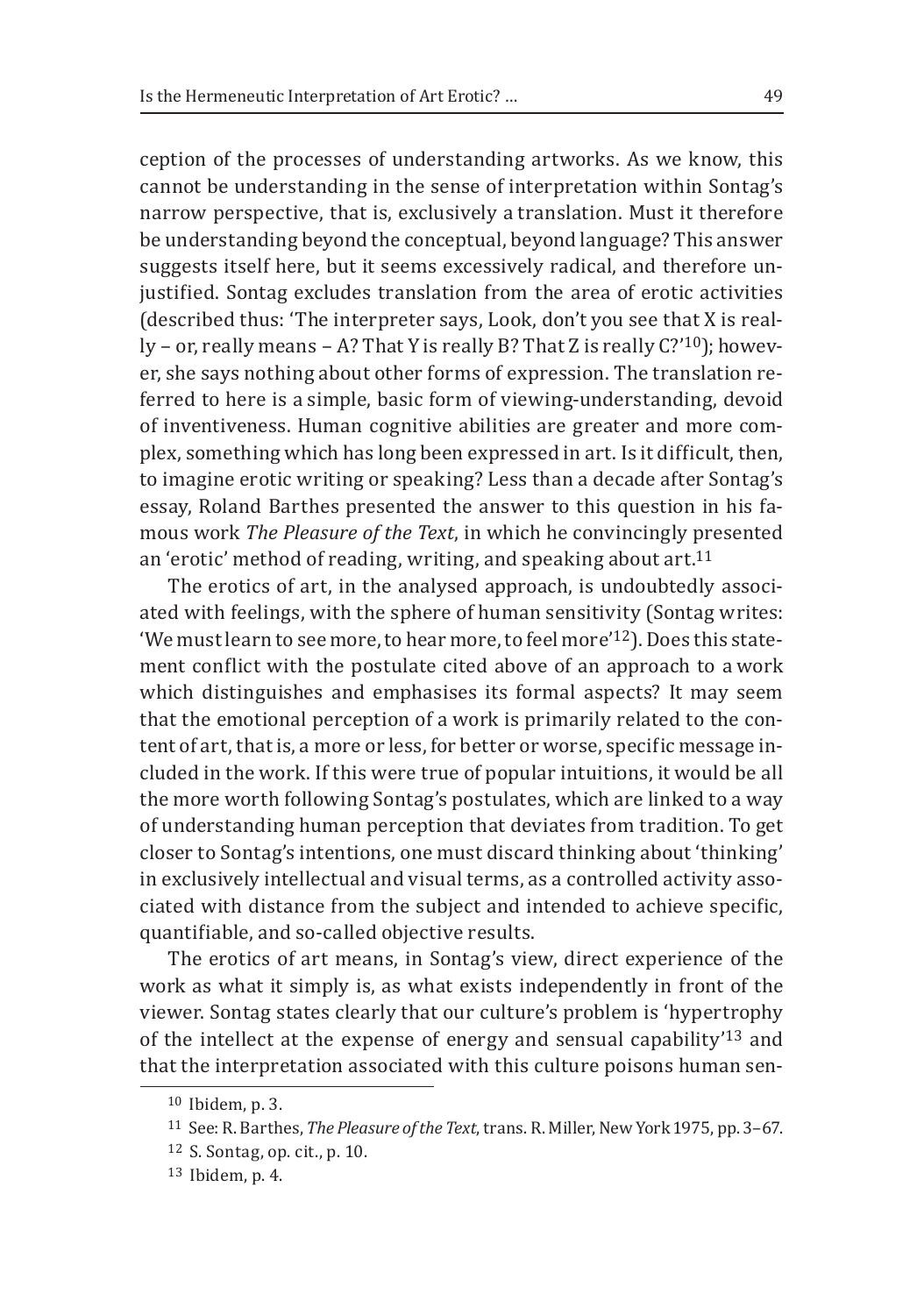sitivity. The erotic approach is to serve as the remedy: a kind of activity associated not with subordination, or, more properly, mastery of the experienced object, but with the recognition of its individuality and expression of this recognition. A work of art in this approach is to be exclusively an artwork, not a utilitarian object, not a something needed for a something-else, e.g. 'for arrangement into a mental scheme of categories'.<sup>14</sup>

Seemingly also important in grasping Sontag's position is the concept of transparence, which, she writes, 'is the highest, most liberating value in art – and in criticism – today'.15 And further on: 'Transparence means experiencing the luminousness of the thing in itself, of things being what they are'.16 How is one to understand these metaphorical remarks? What might these transparent works and interpretations be? A few lines later, we read about the obviousness that accompanied ancient art and is now disappearing, as well as the clarity that once accompanied a sensory experience. Transparence, clarity, obviousness – it seems that, by invoking these concepts, Sontag is calling attention to the fundamental problem of modern art – the same problem hermeneutics is concerned with, i.e. the problem of universal lack of understanding of artworks on the part of the ordinary (i.e. non-qualified) viewer, and hence the problem of inaccessibility (and thus incomprehensibility) of art and its increasing elitism. The author calls for transparence, clarity and obviousness, which, for her, means fighting for works of art and our experience of them to be 'more, rather than less, real to us'.<sup>17</sup> And moreover, a well-conceived interpretation of art (i.e. in an erotic interpretation) is, in her opinion, a question of showing and discerning that a work simply exists, and also, possibly, of understanding as well *how* it exists. It cannot be a question only of inquiring what the work means. The eroticism of art is a kind of theoretical proposition, intended to provide a remedy for the problems associated with the perception of contemporary art. According to this American intellectual, we need erotics 'to see more, to hear more, to feel more'.18 Understood thus, the aesthetic experience has little in common with disinterested viewing and pleasure according to Kant's model.

Sontag's article fails to present any exhaustive and rigorous theoretical propositions that might include a description of new tools to be

<sup>14</sup> Ibidem, p. 6.

<sup>15</sup> Ibidem.

<sup>16</sup> Ibidem, p. 9.

<sup>17</sup> Ibidem, p. 10.

<sup>18</sup> Ibidem.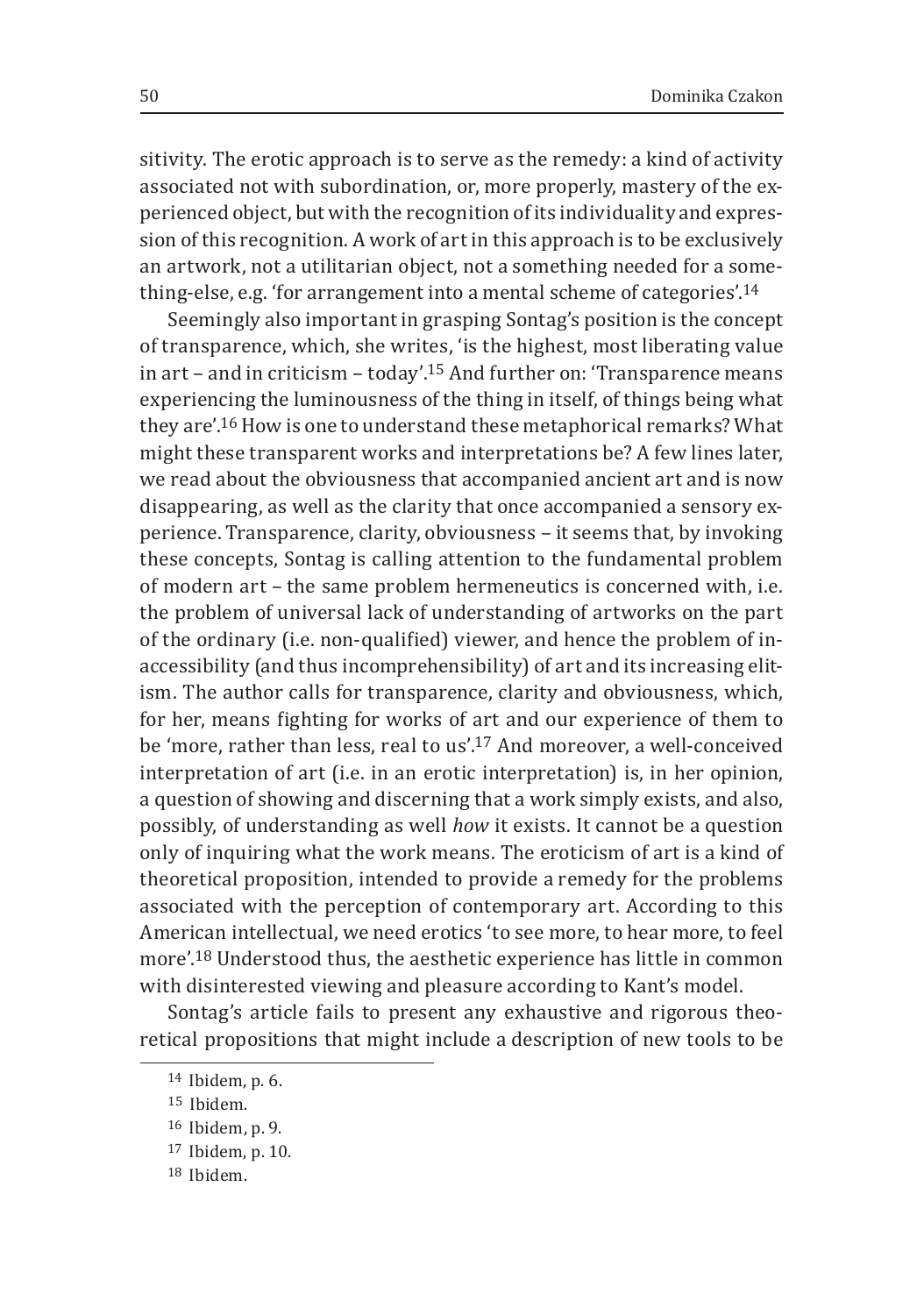used to improve the reception of contemporary art. Rather, the article is a collection of free insights which, though interesting, are often general, vague, and no longer very original. Moreover, many of Sontag's formulations demand substantiations which are not to be found in the article. Surprising is the almost complete omission of the viewer of art, i.e. any accounting for and description of the potential influence of the viewer on the choice of a certain interpretation rather than another, a certain understanding of a given work rather than another. Sontag's considerations are worth recalling, however, as they indicate a specific problem connected with art and indicate quite clearly the direction in which a solution is to be sought. The erotics of art, according to Sontag, constitutes, first and foremost, the complexity of this approach, which is not merely conceptual, linguistic, or emotional, but takes into account and describes the multifaceted nature of the human method of cognition, and thus also of the human experience of art. A similar understanding of human perception characterises and distinguishes Gadamer's hermeneutics. As we know, the author of *Truth and Method* is critical of the forms of rationality established in European tradition. Even Gadamer's predecessors, such as Friedrich Schleiermacher, Wilhelm Dilthey, and Peter Yorck von Wartenburg, identify notions of reason, rationality, knowledge, science, and objects of cognition prevailing in European culture which are, in their opinion, inconsistent with human understanding. Hermeneutics proposes such a very different model of rationality that it is sometimes called a modern form of irrationalism. Arguments in favour of this statement are provided by basic hermeneutic assumptions. These include, among others, assertions about human finitude and historicity; the circular structure of understanding; the linguistic nature of human reason; the positive role of superstition and anteriority and the necessity of cultural, social, and historical contexts; a concept of practical reason and practical philosophy; and a concept of truth which is neither objective nor subjective.

This American intellectual's essay appeared in 1966, whereas Gadamer published his magnum opus *Truth and Method* in 1960 (though he continued to develop the reflections presented in this book into the 90s). Therefore these researchers presented their theoretical propositions at nearly the same time. Although Sontag concludes her considerations by presenting a decisive opposition between hermeneutics and erotics, I would like to identify and briefly describe the clear similarities be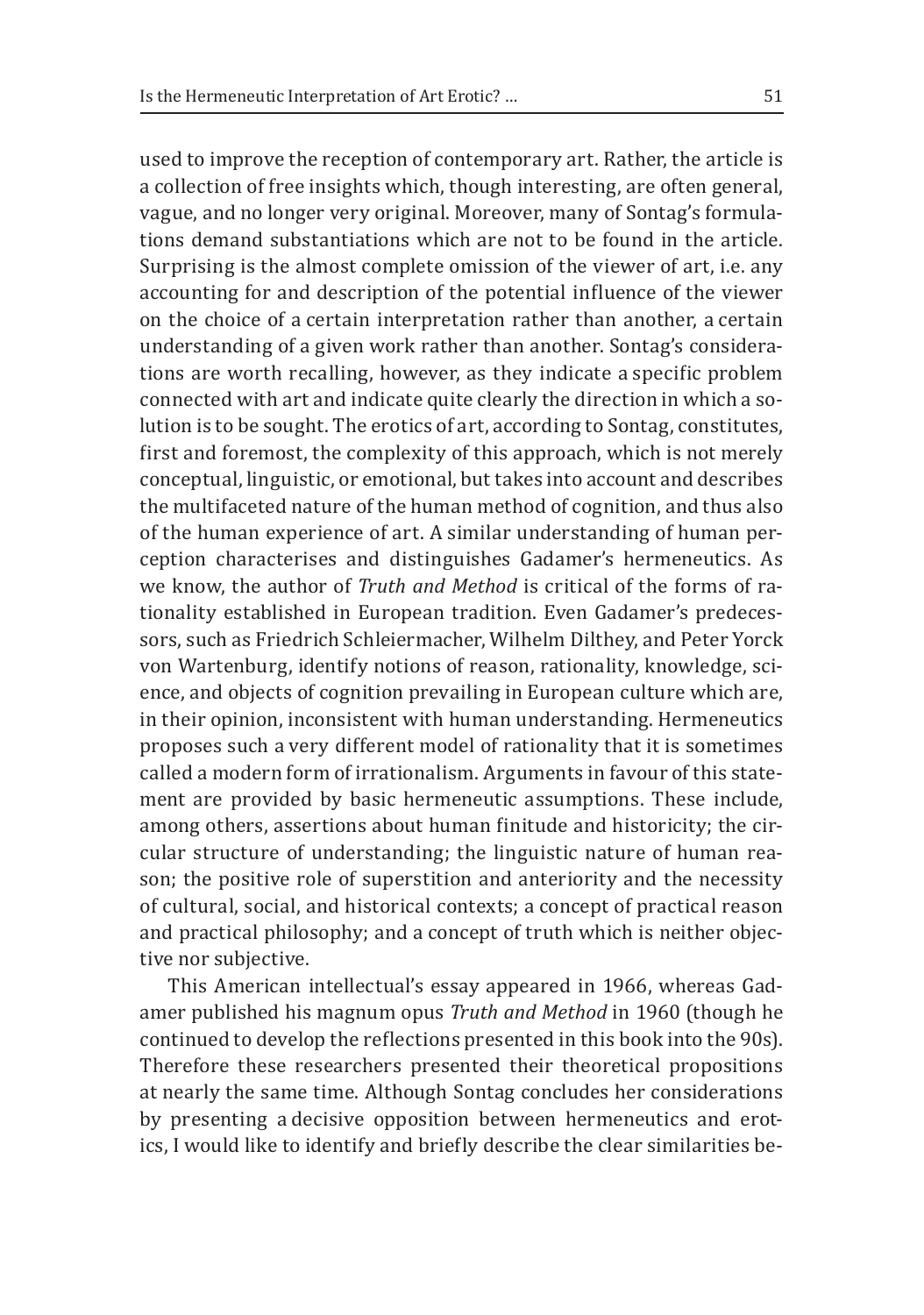tween Sontag's remarks on a desired approach to art and Gadamer's remarks on the subject of hermeneutic interpretation.

### **Gadamer, Sontag and the Concept of the Erotics of Art**

The analysis of Sontag's essay presented above constitutes a contribution to the discussion on the theme of the eroticism of hermeneutic interpretation. This, in my opinion, is a reasonable undertaking, because recalling Sontag's article in the context of contemporary hermeneutic reflection leads to emphasising the latter's potential in terms of its relevance and universality. The alleged opposition, which Sontag expresses rather sharply, assumed to prevail between eroticism and hermeneutics (as if between modern and ossified thought) applies to hermeneutics only within a narrow range, i.e. within the meaning of the old, traditional hermeneutics. However, the strong similarities between the approaches to art presented by Sontag and Gadamer (the latter being one of the most important contemporary philosophers dealing with hermeneutics) show, in my opinion, hermeneutics in a more current and contemporary form. The problem associated with the viewing of modern art which Sontag points out in her essay has not yet been resolved. In this article I wish to emphasise, *inter alia*, that the author of *The Relevance of the Beautiful* also attempts to respond to the challenges posed by the latest art. In a wider context (exceeding the scope of this article) I am interested as to whether his answers are merely theoretical digressions, inapplicable to the field of actual artistic practice, or whether they possess practical value. Sontag and Gadamer are astonishingly similar in terms of the direction of the solutions being sought. But whereas Sontag presents only the draft, in the form of a free paraphilosophical essay, of a proposal for a new way of interpreting art, Gadamer, in a number of other works, develops and constructs a comprehensive philosophical theory. Therefore, I treat Sontag's essay exclusively as a kind of introduction to the discussion on the eroticism of hermeneutic interpretation, while the main subject of my discussion is Gadamer's reflections.

It is worth noting that Gadamer referred to Sontag's article in an article of his own, 'The Artwork in Word and Image: "So True, So Full of Being!"', first published in English in 2007. In the opinion of the Heidelberg philosopher, Sontag, in her work, accurately pointed out weaknesses of the contemporary and most widespread method of interpreting art. Gadamer also correctly stated that, in his opinion, the general approach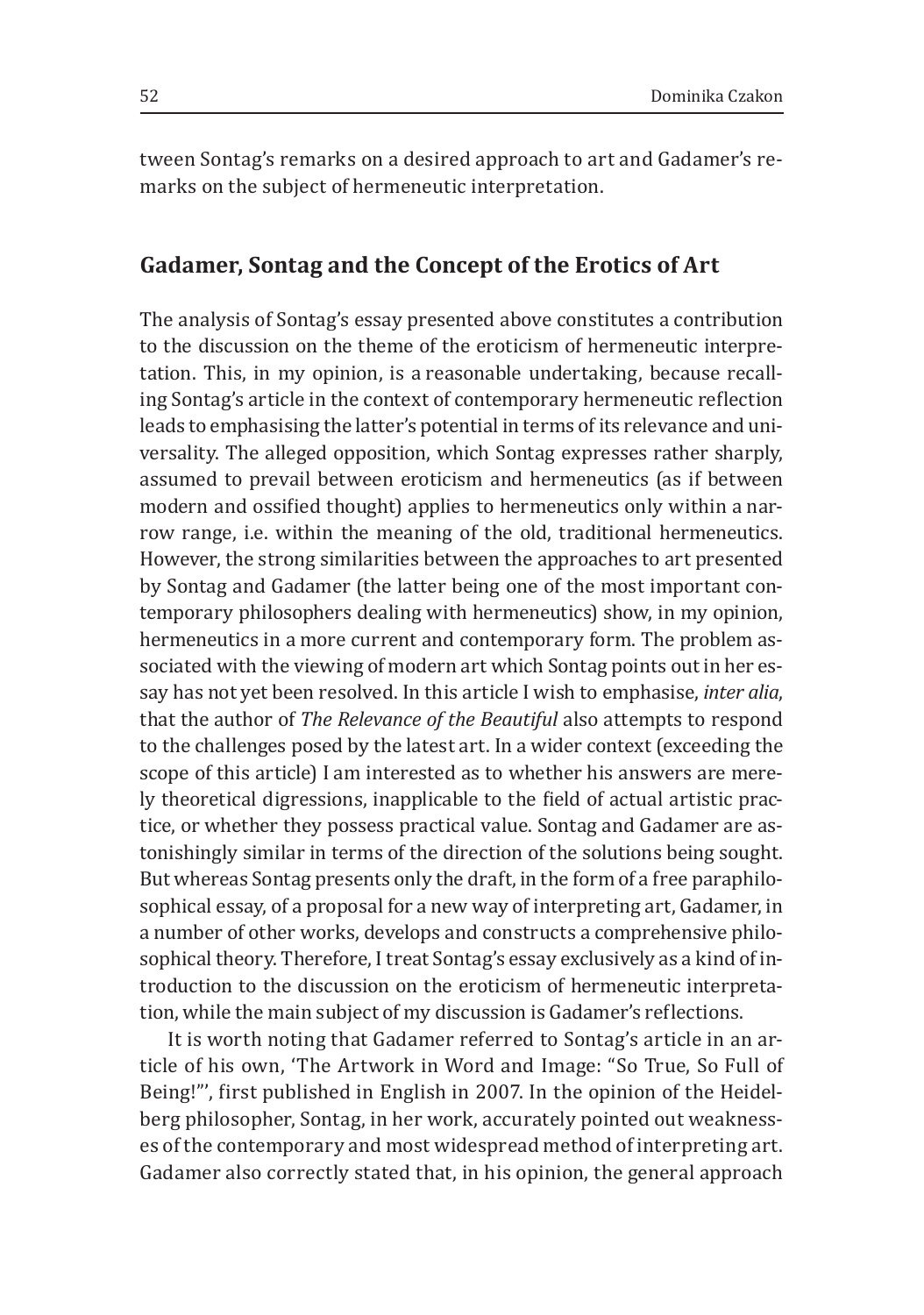to artistic works was not properly linked with basic scientific methodology, and as such prevented a given work from being fully presented. Moreover, according to Gadamer, Sontag pointed out with equal accuracy that proper presentation of a work should mean that it should 'appear in its own light'.19 This is one of a number of her comments which correspond to the hermeneutic approach.

It should be noted here as well that Sontag's and Gadamer's methods of constructing theoretical statements are similar in certain respects. Gadamer uses metaphor and formulates judgments with a high degree of generality as readily as the American intellectual, and, like her, employs a light, colourful style eschewing scientific accuracy and precision. I am unable to settle here what might be meant by the phrases 'the luminousness of the thing in itself' or 'to appear in its own light'; I can only point out their metaphorical nature and ambiguity. I will return to the issue of the 'luminousness' of artworks in the section on Gadamer's views on interpretation.

The considerations presented by Sontag in the essay 'Against interpretation' concerning the contemporary way of viewing art – which renders proper presentation of works impossible and denies their viewers actual experience of them – are consistent with the views of Gadamer on the poor state of contemporarily formed aesthetic consciousness and the results of this approach.20 Gadamer, like Sontag, deplores the relationship – devoid of respect, delicacy, and sensitivity – of the contemporary viewer to art. And, like Sontag, he points out that the consequences of this cannot be positive, because interpretation carried out in this manner impoverishes reality and the work itself, reducing it to specific finite content. Even more surprising, then, is the American scholar's declaration: 'In place of a hermeneutics we need an erotics of art'.<sup>21</sup>

<sup>19</sup> See: H.‑G. Gadamer, "The Artwork in Word and Image: 'So True, So Full of Being'", trans. R.E. Palmer, [in:] idem, *The Gadamer Reader. A Bouquet of the Later Writing*, ed. R.E. Palmer, Illinois 2007, p. 219. For the German version of the article, see: H.‑G. Gadamer, *Gadamer Lesebuch*, ed. J. Grondin, Tübingen 1997. Along with his insights on brightness, the luminousness of art, and interpretation, Gadamer rightly invokes the figure of Martin Heidegger, who had stated much earlier that 'every interpretation must overlucidate' [in:] H.‑G. Gadamer, "The Artwork in Word and Image…", op. cit., p. 219.

<sup>20</sup> See: "Kant, Immanuel (1724–1804)", [in:] C. Lawn, N. Keane, *The Gadamer Dictionary*, New York 2011, pp. 85–86.

<sup>21</sup> See: S. Sontag, op. cit., p. 10.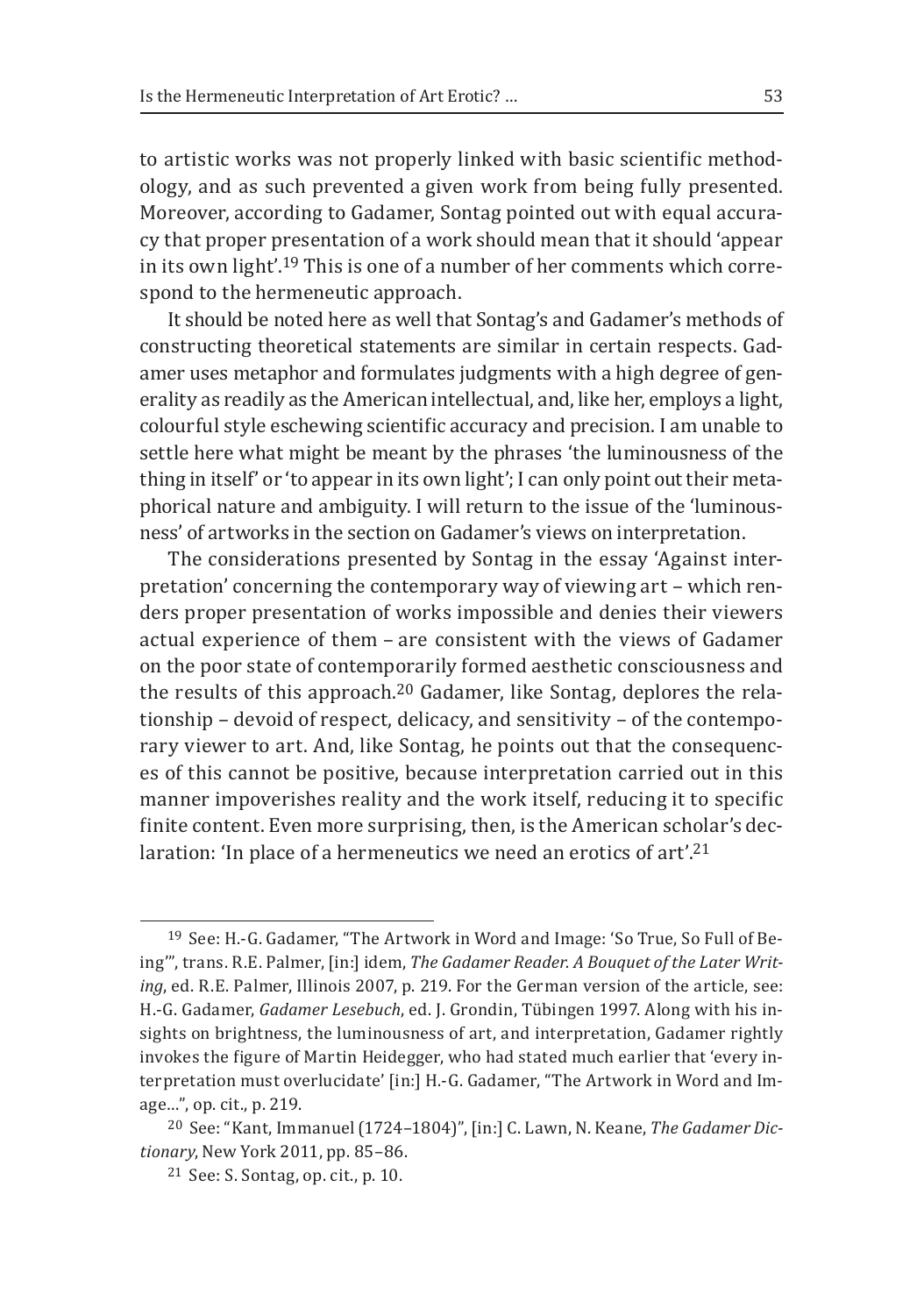It is difficult, of course, to explicitly determine why Sontag sets up such an opposition, which could be justified only if we were to combine the hermeneutic approach with the principles of biblical exegesis and legal hermeneutics, or with traditional models of interaction – psychological, historical, immanent – with text. In these cited approaches, interpretative efforts aim at the establishment of a single correct explanation. Sontag seems to adopt this rather narrow, colloquial, and simply mistaken conception of hermeneutics. While it is fully understandable, and probable, that Sontag simply did not manage to read *Truth and Method* before writing her essay, she certainly should have been familiar with the writings of Heidegger. The way in which she used the term *hermeneutics* demonstrates, unfortunately, either ignorance regarding hermeneutic reflection or conscious use of the most basic meaning of the term to strengthen her own message. Regardless of the reasons for her approach to the issue, Sontag's statement is provocative, because Gadamer's proposition (like those of other hermeneutists) are far from the conclusions cited above, which are not accepted today. What is more, at certain points Gadamer's hermeneutic proposition is close to what the American scholar writes about interpretation – which may mean that the hermeneutics of art is simultaneously its erotics.

In Gadamer's hermeneutics, there are repeated references to the necessary sensitivity of viewers, as well as the harmfulness of the methodological (in the sense of the scientific method) approach applied to the interpretation of artistic creations. Moreover, one can state that Gadamer's proposition is close to Sontag's approach in two more important respects, as demonstrated and described by Arthur Danto in one of his essays, namely in his specific view of anti-intellectualism and literariness. About Sontag and the work 'Against Interpretation', Danto wrote that she

[...] is here an anti-intellectual, stating that the work gives us everything we need to know about it, on the condition, however, that what we seek is a literary experience: we just have to pay attention to the work. According to this understanding of interpretation, the artist is definitely not in a privileged position.<sup>22</sup>

<sup>22</sup> A.C. Danto, "Ocena i interpretacja dzieła sztuki", [in:] *Świat sztuki. Pisma z filozofii sztuki* [*The world of art: writings from art philosophy*], ed. and trans. L. Sosnowski, Cracow 2006, p. 172. [Originally: A.C. Danto, "The Appreciation and Interpretation of Works of Art", [in:] idem, *The Philosophical Disenfranchisement of Art*, New York 1986].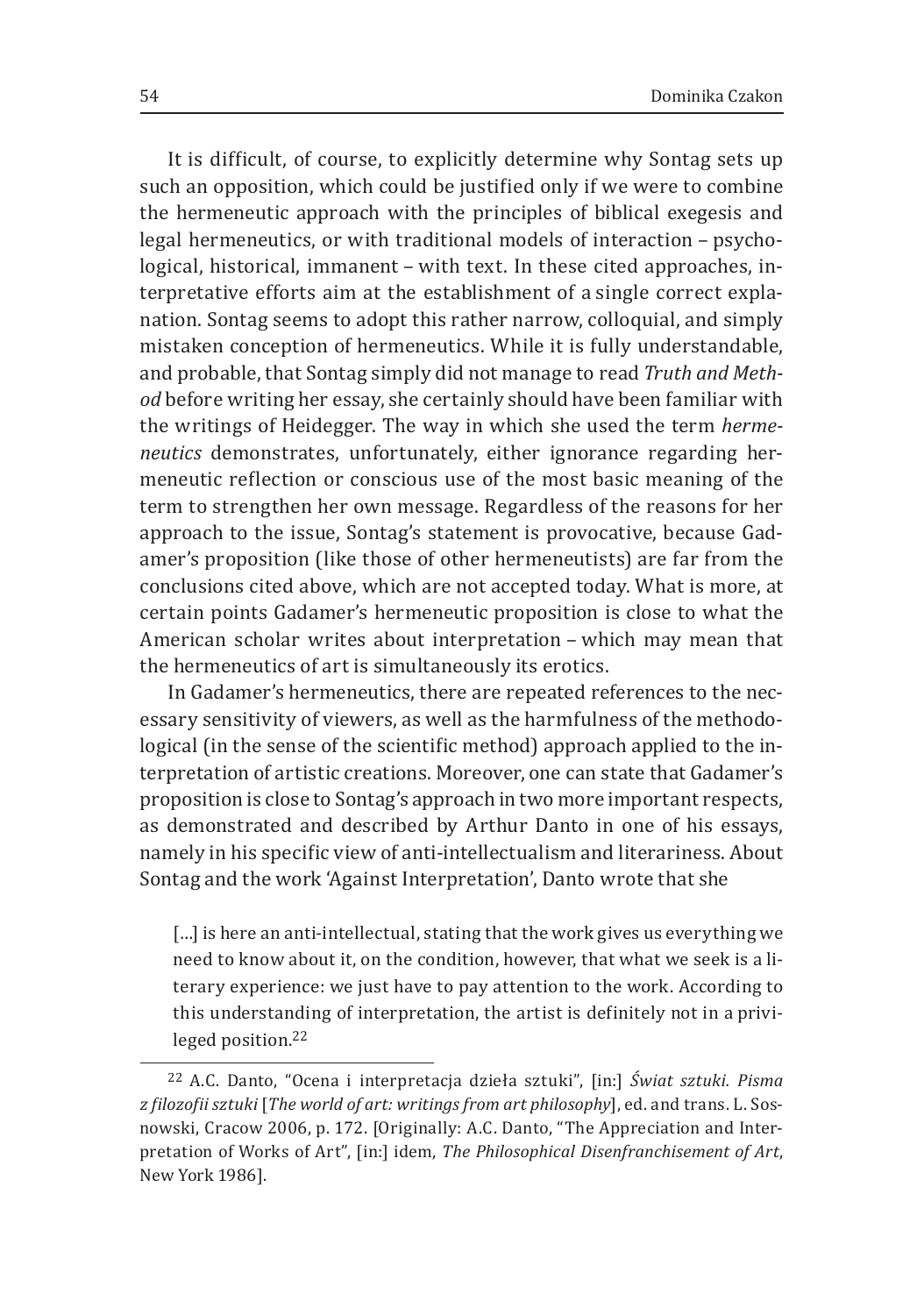I identify the anti-intellectualism cited by Danto with the manner in which Sontag conducts her theoretical reflections, the literariness with the nature of aesthetic experience – and we find, in my opinion, both in Gadamer as well. There is no space in the present article for a precise analysis of this issue; I note only that what I have in mind here is the expanded concept of rationality which occurs in Gadamer's hermeneutics as well as the nature of hermeneutic interpretation in his approach, i.e. an activity just as creative as literature itself and one which, in addition, often makes use of the same means and figures as literature does.

When contact with art is described in terms of eroticism, it is impossible not to link it to the sphere of feelings and emotions, and consequently impossible not to see it as a dynamic, variable, but also individual experience. The erotics of art must therefore be a potent and poignant experience. And in this context it must be emphasised that when Gadamer differentiates art from all unscientific, so-called humanistic, experiences, he indicates precisely the intensity of the experience of viewing a work of art. He writes that art has an exceptionally strong impact on its viewers, because it moves and stimulates them, addressing, as it were, each of them individually. In *Aesthetics and Hermeneutics* we read that a work 'says something to each person as if it were said especially to him, as something present and contemporaneous'.<sup>23</sup> Later, we read that, moreover, that when we view art 'as an encounter with the authentic, as a familiarity that includes surprise, the experience of art is experience in a real sense'.<sup>24</sup> I think, taking this perspective into account  $-$  when speaking of 'experience in a real sense', about an 'encounter', about the idea that a piece of art 'says something […] as if it were said especially to him' - that the identification of hermeneutic interpretation as erotic should not surprise us.

Of course, aesthetic experience in the hermeneutic approach is connected, as we know, with understanding, with grasping the sense or the truth of a work, and, as such, it is an intellectual activity. However, one must bear in mind the expanded concept of rationality employed by Gadamer, as mentioned above. When we read in the writings of the Heidelberg thinker about experiences of authenticity and the obviousness associated with aesthetic experience, as well as the contemporaneity and

<sup>23</sup> H.‑G. Gadamer, *Aesthetics and Hermeneutics*, p. 3, [online] http://thinkingtogether.org/rcream/archive/old/S2005/127/gadamer.pdf [accessed: 10.06.2016].

<sup>24</sup> Ibidem.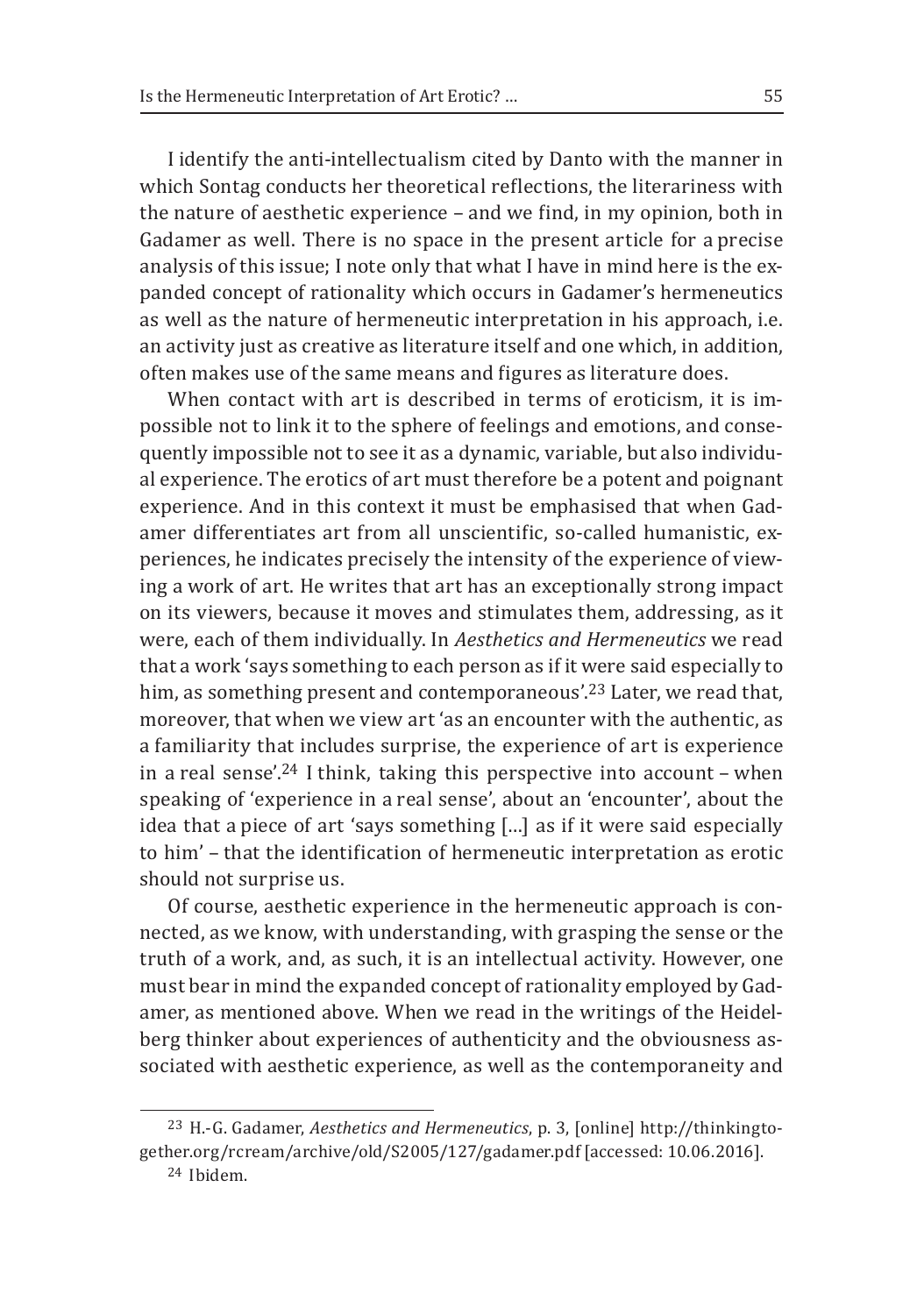timeliness of every such experience or the inexhaustibility of artworks, I think it is reasonable to suppose that the word *erotic* may help us to correctly grasp his thought. In seeking the causes of the exceptionally strong influence of art on its viewers, we find ourselves as well on the trail of the 'eroticism' of art and aesthetic experience. This is not without reason, since Gadamer proclaims in his works the currency and relevance of beauty, as well as the relevance of questions about art.25 Art is able to influence its viewers so powerfully because it is beautiful, and beauty, as we know from Plato, attracts the eye, creates love and desire, begetting the desire to know (which is also acknowledged as a form of possession) what appears to us as beautiful.26 I will return to this issue in the final part of the text.

### **Hermeneutic Interpretation of Art**

According to the hermeneutic approach, a work of art achieves real or legitimate existence only in the private experience of the individual, i.e. when, as a result of an encounter with a work of art, the viewer begins a special game: the game of understanding what has been viewed, heard, or felt. It is precisely this game between the viewer and the work that is identified in hermeneutics as interpretation. In none of his works does Gadamer state directly how to conduct this game; he offers no precise guidance on how to interpret artworks, how to describe, analyse, or understand them, or how to experience them.27 Nonetheless, the philosopher maintains that he is trying to lead viewers of artworks to another, fuller experience of art. In his 'Introduction' and 'Foreword to the Second Edition' in *Truth and Method*, Gadamer explains that his goal is not to con-

<sup>25</sup> See: H.‑G. Gadamer, "The Relevance of the Beautiful", [in:] idem, *The Relevance of the Beautiful and Other Essays*, trans. N. Walker, ed. R. Bernasconi, Cambridge 1986, pp. 3–53.

<sup>26</sup> On the nature of Eros as presented by Socrates in Plato's *Symposium*, see: D.L. Roochnik, "The erotics of philosophical discourse", *History of Philosophy Quarterly*, April 1987, 4, 2, pp. 117–120.

<sup>27</sup>The word *experience* is not used here casually, but belongs, as we know, among the basic concepts of Gadamer's hermeneutics and also pertains to the phenomenon of interpretation; the experience of art, which relies on a specifically conceived interpretation, is in fact an exemplary hermeneutical experience. See: "Experience", [in:] C. Lawn, N. Keane, op. cit., pp. 47–48.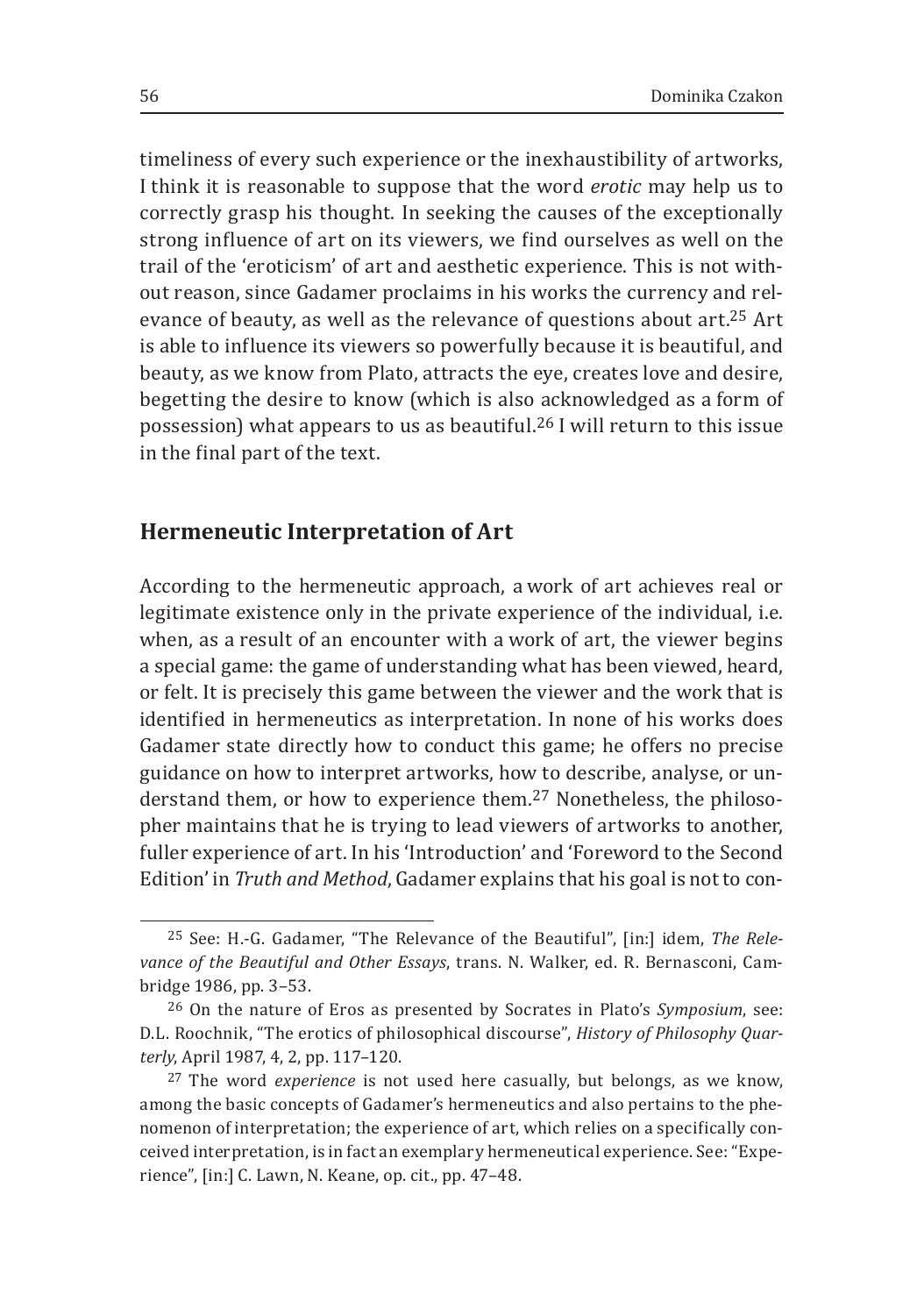struct a research method for the humanities on the model of the scientific method.28 Such an attempt would indeed, in his opinion, be doomed to failure. Hermeneutic interpretation is too complex, subtle, individual, and hence also changeable, to be determined and exhausted by means of one specific set of rules. This does not mean, however, that we cannot speak of such things as hermeneutic method or hermeneutic interpretation. In his work, Gadamer formulates a series of hints and guidelines which, taken together, constitute a picture of specific methods and interpretation.

Interpretation in the hermeneutic approach is, therefore, neither an additional procedure supporting or developing cognition, nor a kind of purely intellectual exercise, but is rather the right – because it is the only possible – way of being a cognising human being. In other words, it is the human way of experiencing the world, natural, inherent, perhaps even instinctive. It is thus impossible, in this kind of interpretation, to distinguish between understanding and application.29 Understanding, interpretation, and application constitute a uniform hermeneutical process, the aim of which is experience of the truth.<sup>30</sup> Understood thus, interpretation itself becomes one of the most important concepts in philosophy; what is more, it takes on an ontological character, since, like hermeneutic understanding, it is itself a way of being human. Interpretation therefore defines both a human being, as one who interprets, and the entire reality of his or her life, which can be known only through the process of interpretation.

Interpretation, understood in this way, cannot lead to finite and final results. Thus hermeneutics states that there is neither a first nor last,

<sup>28</sup> See: H.‑G. Gadamer, *Truth and Method*, eds. and trans. J. Weinsheimer, D.G. Marshall, New York 2004, pp. XX–XXXIV. [Original: H.‑G. Gadamer, *Wahrheit und methode. Grundzüge einer philosophischen Hermeneutik*, Tübingen 1960].

<sup>29</sup> See: "Understanding and Interpretation", [in:] C. Lawn, N. Keane, op. cit., pp. 148–153.

<sup>30</sup> The notion of hermeneutic truth is a topic for a separate, extensive discussion for which there is unfortunately no place in the present article. For selected articles on this topic, see: B. Wachterhauser, "Getting it right: relativism, realism and truth", [in:] *The Cambridge Companion to Gadamer*, ed. R.J. Dostal, Cambridge 2002, pp. 52–78; J. Grondin, "Gadamer's Aesthetics. The Overcoming of Aesthetic Consciousness and the Hermeneutical Truth of Art", [in:] *Encyclopedia of Aesthetics*, ed. M. Kelly, New York–Oxford 1998, vol. 2, pp. 267–271; F.J. Ambrosio, "Dawn and Dusk: Gadamer and Heidegger on Truth", *Man and World*, 1986, 19, pp. 21–53; A. Ergüden, "Truth and Method in Gadamer's Hermeneutic Philosophy", *Alif: Journal of Comparative Poetics*, Spring 1988, 8, 'Interpretation and Hermeneutics', pp. 6–19.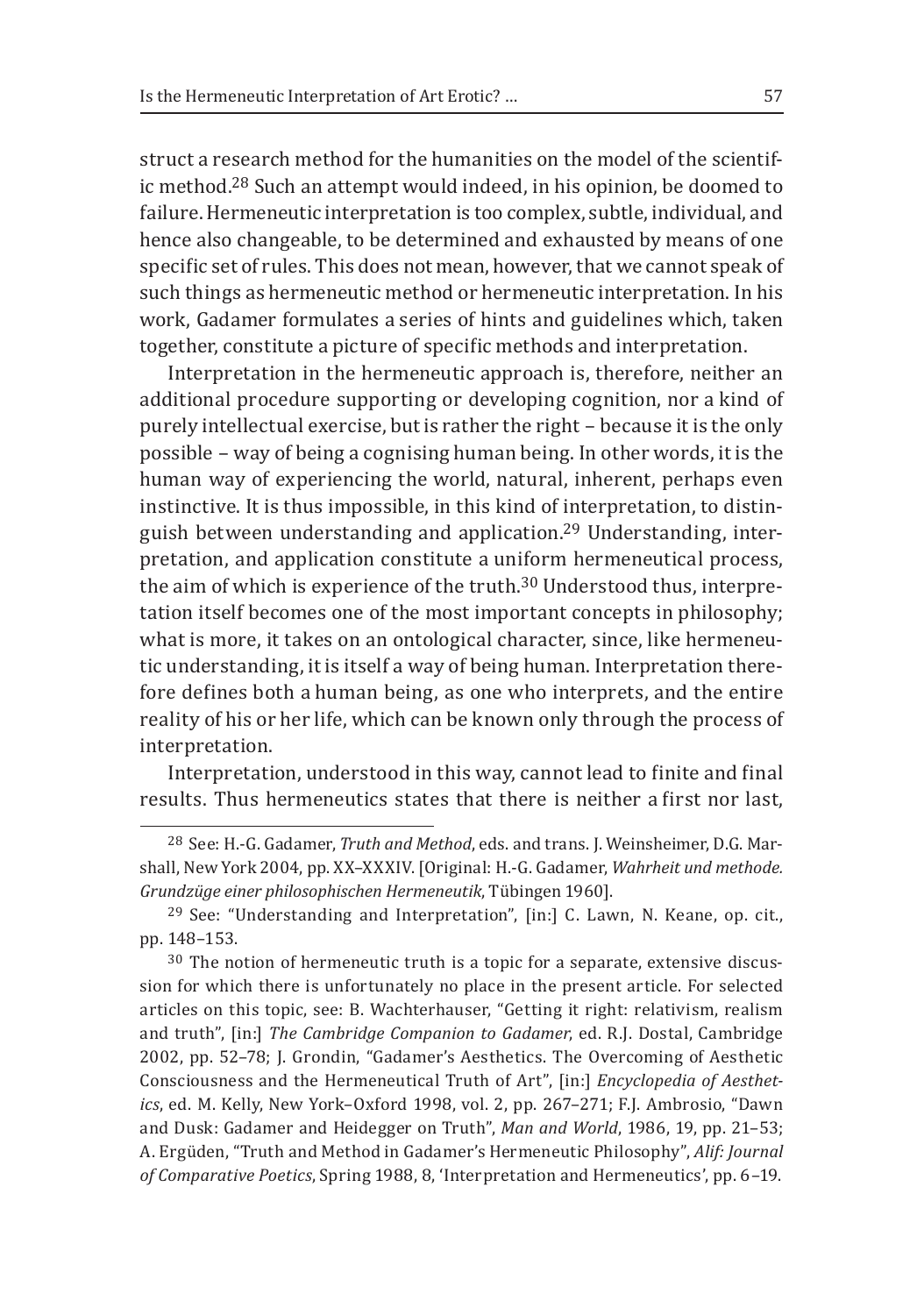a most important, most accurate, or most appropriate interpretation of a given item, issue, or artistic product. Subsequent interpretations constitute an element of a larger system, and interpretation itself signifies process or movement; it is an experience that takes time. Worthy of note is Gadamer's emphasis on the idea that, while artworks do not lend themselves to an arbitrary approach, it is possible and desirable to evaluate the accuracy of their interpretations. However, how such an assessment is to be carried out, and what criteria it is to be based on, is already a separate (and quite problematic in light of Gadamer's writings) matter.

The purpose of the interpretation of art is to reach the truth of a given artwork. This truth does not equate, however, as we know, to the achievement of a finite and objective result. In principle, we know very little more about this truth and are able to say or write even less. It must be like this, because interpretation in Gadamer's approach is itself a way to experience the world, and as such is historical and finite – and hence on a human scale – and can be neither objective nor subjective. As we read in *Truth and Method*:

The experience of art acknowledges that it cannot present the full truth of what it experiences in terms of definitive knowledge. There is no absolute progress and no final exhaustion of what lies in a work of art. The experience of art knows this of itself.<sup>31</sup>

A well-conceived interpretation in hermeneutics is linked with the actual experience of art. Therefore such an interpretation cannot rely first and foremost – or exclusively – on explanations of the meaning of a work of art for oneself or for others. It is, rather, a personal experience linked to cognitive effort and emotional reception of the work. The alienation and distance characterising the consciousness of modern man shaped in the spirit of modern science are replaced here by the experience of belonging and participation.32 Gadamer also speaks in this context about the disappearance of the noticeable and usually impassable gap existing between one human being and another, between a human being and a work of art, between a human being and the truth. And this means, in his view, that thanks to the ef-

<sup>31</sup> H.‑G. Gadamer, *Truth and Method*, op. cit., p. 86.

<sup>&</sup>lt;sup>32</sup> For more on the experience of alienation of aesthetic and historical consciousness, see H.‑G. Gadamer, "The Universality of the Hermeneutical Problem" (1966), [in:] idem, *Philosophical Hermeneutics*, ed. and trans. D.E. Linge, Berkeley–Los Angeles 1977, pp. 3–17. [Original: H.‑G. Gadamer, "Die Universalität des hermeneutischen Problems" (1966), [in:] idem, *Gesammelte Werke*, Vol. 2, 1986, pp. 219–231].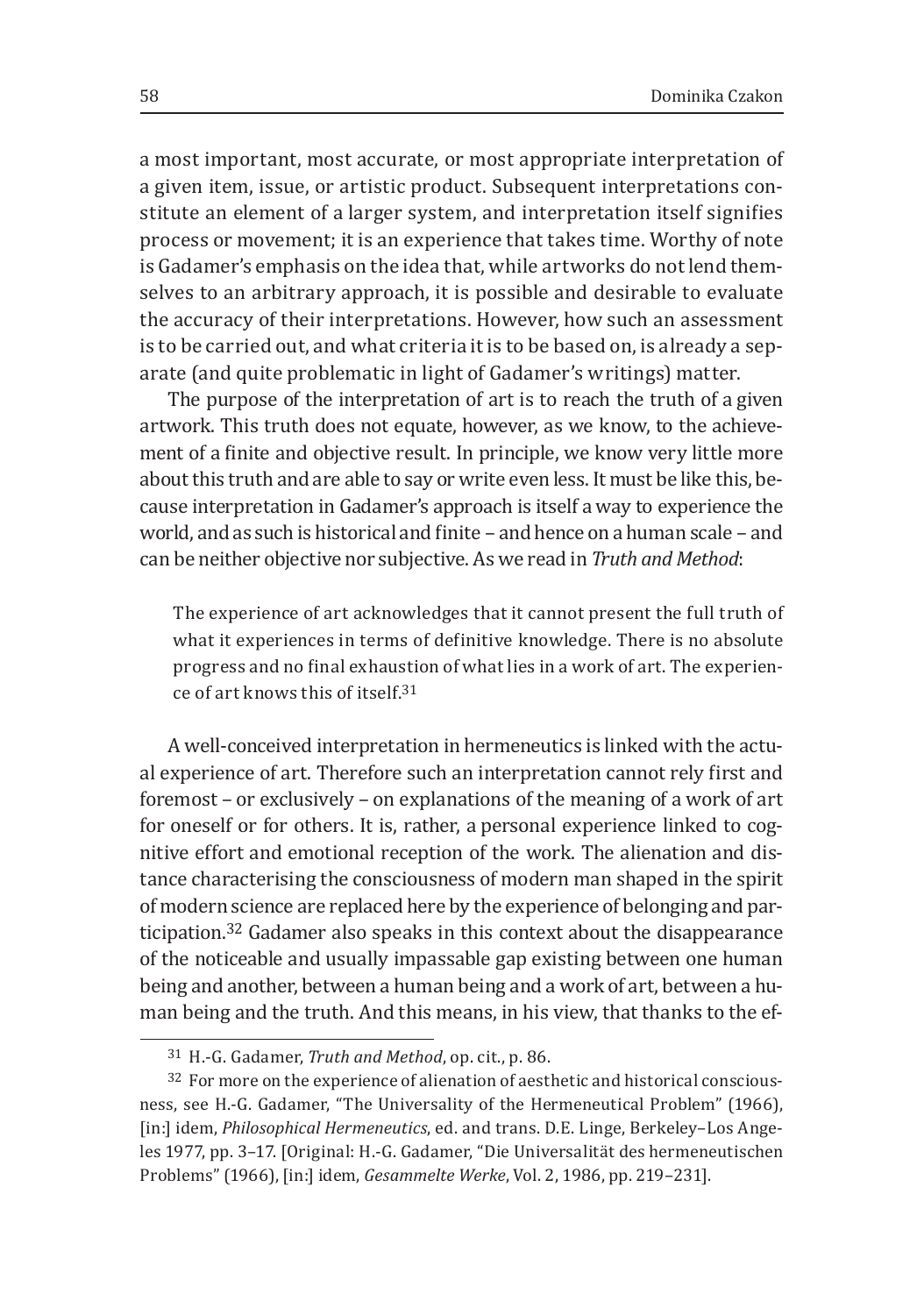forts undertaken in interpretation, 'you and I are no longer trapped in our differences'.33 It is worth emphasising that hermeneutical interpretation, if expressed in writing or speech, must necessarily bear the hallmarks of the 'private' world of the interpreter‑viewer, yet simultaneously transcend his or her subjective horizon. Therefore creative involvement, inventiveness, and the interpreter's own contribution should, in my opinion, be regarded as indispensable elements of hermeneutic interpretation.

Let us reiterate that hermeneutic interpretation understood in the spirit of Gadamer must differ from interpretations and descriptions of works defined as expert, academic, or aspiring to objectivity, precision, or full compliance with the material accumulated on a given theme. As cited by Paul Ricoeur, an individually understood belief or will is required for, and enables, all understanding. Accordingly, the French philosopher also stated (and, in my opinion, this can also be applied to Gadamer's philosophical hermeneutics) that what is rather barbarously called the epistemology of interpretation 'seeks a return to naivety [since, as he added] we may have lost the original naivety of those who proclaimed the great myths, but in interpreting we seek critical naivety, which uses a whole arsenal of means and methods of exegesis so that what the original, fundamental language preached might speak and exist'.34 Gadamer wrote in this context about good will, as being necessary and making an appearance wherever understanding is sought, and thus wherever an attempt is made at interpretation.35 When speaking about the will, is it reasonable to enquire about the source of its stimulation, the reason for its appearance? Eros, love, desire - these certainly constitute one possible answer.

In referring specific statements on the topic of interpretation to the problem, basic in terms of aesthetics, concerning the mode of existence of works of art, we come to the conclusion that they gain their own existence precisely in interpretation – or through interpretation, in the

<sup>33</sup> H.‑G. Gadamer, P. Ricoeur, "Konflikt interpretacji" [The conflict of interpretations], trans. L. Sosnowski, [in:] *Estetyka w świecie* [World aesthetics], Vol. IV, ed. M. Gołaszewska, Cracow 1994, p. 61.

<sup>34</sup> P. Ricoeur, "Konflikt hermeneutyk: epistemologia interpretacji" [Hermeneutic conflict: an epistemological interpretation] [in:] idem, *Egzystencja i hermeneutyka* [Existence and hermeneutics], Warsaw 1975, p. 83.

<sup>35</sup> See: H.‑G. Gadamer, "Text and Interpretation", trans. R. E. Palmer [in:] idem, *The Gadamer Reader. A Bouquet of the Later Writings*, ed. R. E. Palmer, Evanston, Illinois 2007, p. 172. [Original: "Text und Interpretation", [in:] H.‑G. Gadamer, *Gesammelte Werke*, Vol. 2, Tübingen 1986, pp. 330–360].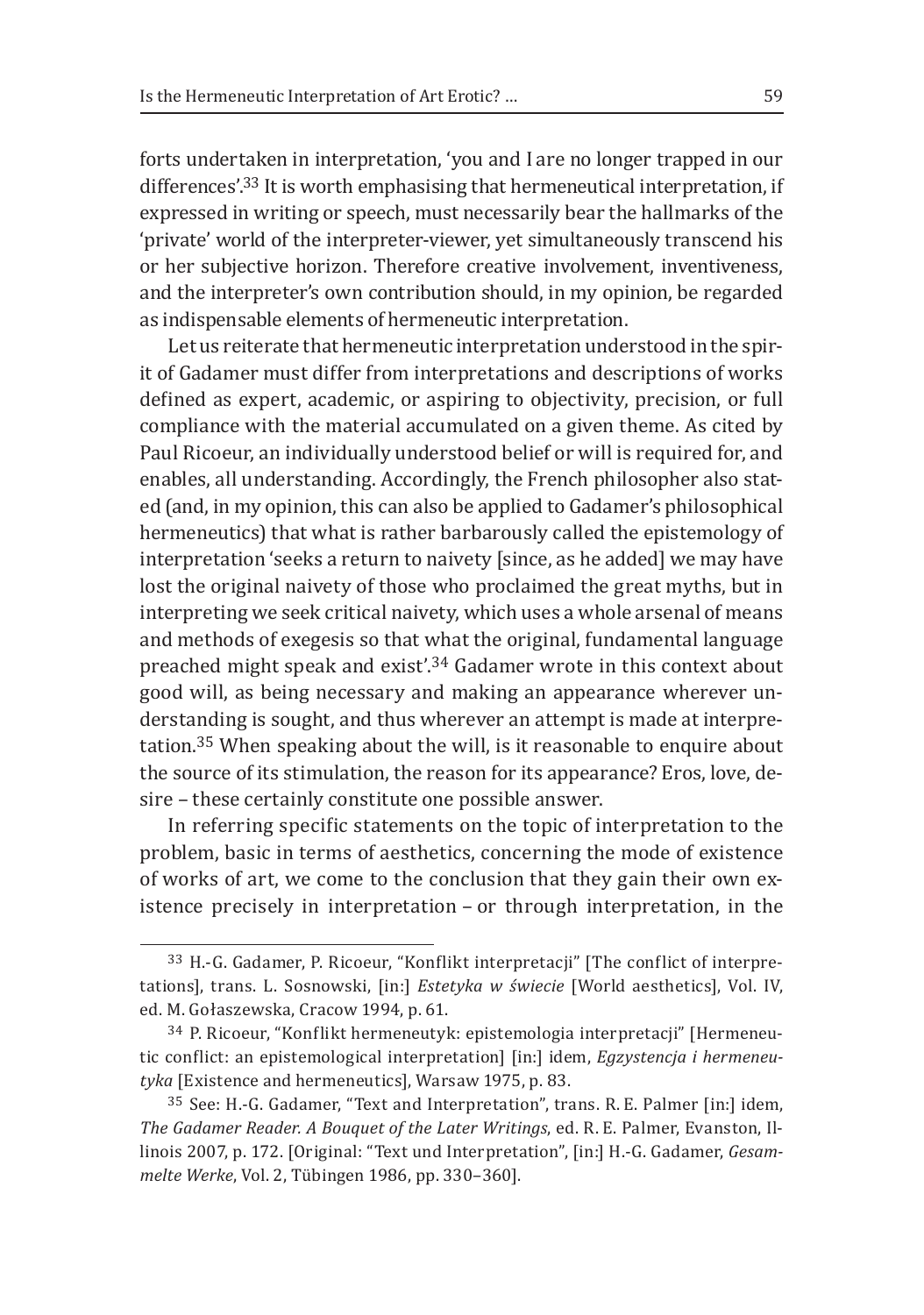course of interpretation. R. E. Palmer, too, writes in this way about the hermeneutic understanding of art in his introduction to Gadamer's article 'The Artwork in Word and Image: "So True, So Full of Being!"'*.* In it, we read: 'Here we see the hermeneutical character of Gadamer's thinking about art. It is in the interpretation that the work has its being'.<sup>36</sup> How these statements should be understood (i.e. whether we are talking about the existence of a work of art in general or about its existence or non‑existence in the minds of viewers) and what consequences may arise from this approach are extremely interesting issues, well worth considering. However, because they exceed the scope of the present article, I leave them unresolved here.<sup>37</sup>

Summing up the above characterisation, I will mention the following features of hermeneutic interpretation which, in my opinion, serve to define the word *erotic*. Comparing Gadamer's reflections with the views of Sontag, it can be said that: (1) hermeneutic interpretation cannot be reduced to a set of rules or to a certain pattern; (2) it is, moreover, as in Sontag, a free, dynamic, and variable process; (3) it is equally an individual, private, and complex experience; (4) furthermore, it is an experience involving the intellect and emotions of the recipient; (5) moreover, hermeneutic interpretation, like erotic interpretation in Sontag's terms, equally serves the full presentation, and even the existence, of the work; (6) as in the work of the American intellectual, remarks on light and illumination in the context of the presentation of works of art appear as well in Gadamer's work.

The last point that I mentioned, concerning how to characterise the issue of eroticism of the experience of art, leads the present considerations beyond the context of 'Against Interpretation' towards a broader philosophical tradition. In the final and concluding part of the article, I would like to briefly introduce the issue of the erotics of art in connection with the concept of beauty and the Platonic concept of Eros, with

<sup>36</sup> H.‑G. Gadamer, "The Artwork in Word and Image...'", op. cit., p. 193.

<sup>&</sup>lt;sup>37</sup> In the context of this topic, i.e. the link between interpretation and the existence of a work, it is worth analysing Gadamer's remarks concerning the hermeneutic identity of works of art. While the philosopher devoted only a few pages of 'The Relevance of the Beautiful' to this issue, yet he formulated a number of important statements. See: H.‑G. Gadamer, "The Relevance of the Beautiful", op. cit., pp. 25–31.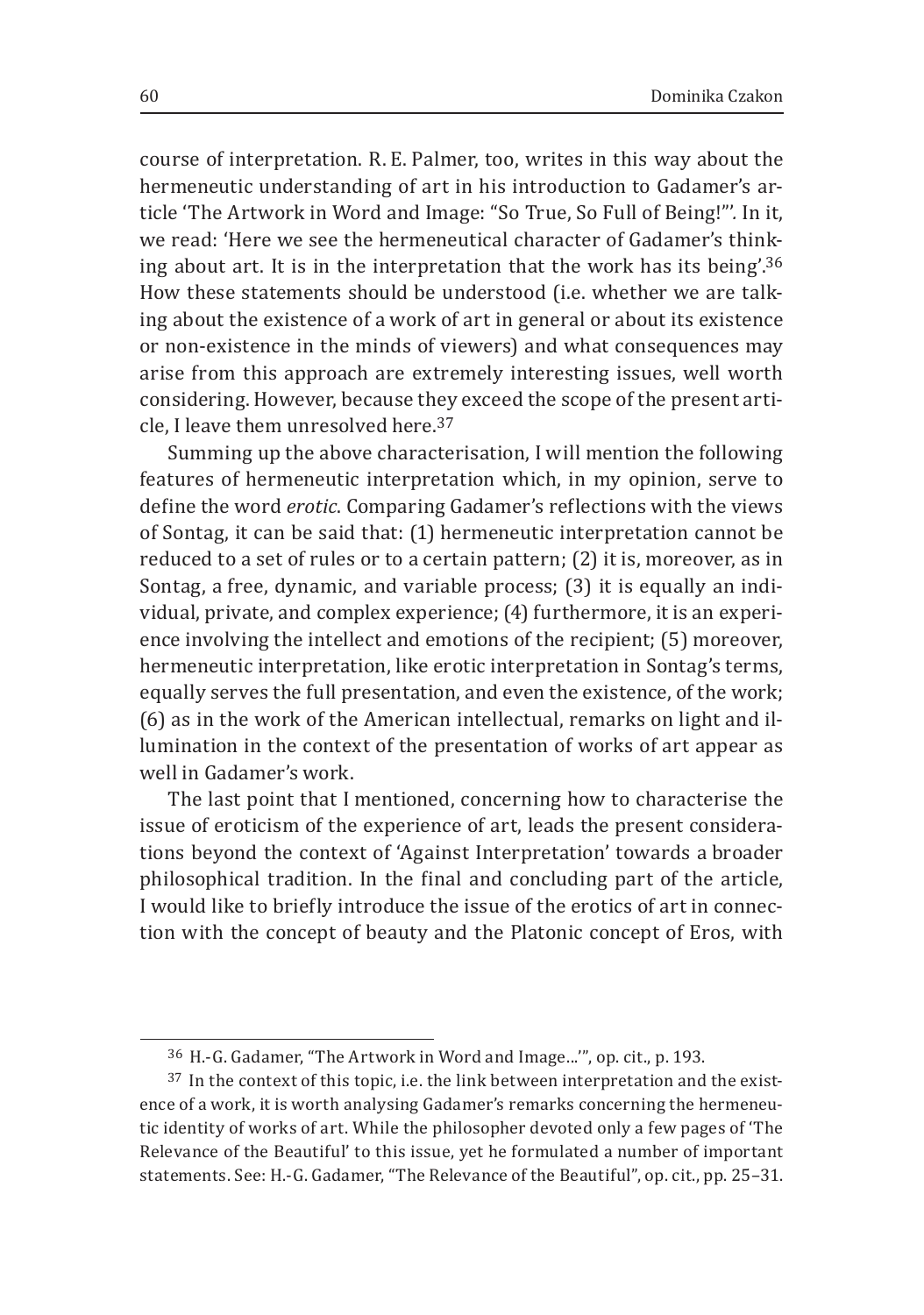reference to an interesting article by Daniel L. Tate, published in 2015 under the title 'Erotics or Hermeneutics' 38

# **'I Say That I Understand Nothing Other Than** *Ta Erotika***' (Plato,** *Symposium***, 177D8)**

Gadamer emphasised the uniqueness and primacy of beauty in relation to hermeneutic issues, including the concept of rationality and understanding contained therein and the manner of existence and influence of art. The final pages of *Truth and Method* concerning the universal aspect of hermeneutics are, in fact, devoted to beauty, as well as light and brightness.39 Important in this context is Gadamer's 1974 essay, 'The Relevance of the Beautiful'. Writing about beauty, Gadamer points out that it attracts a human being directly and immediately by virtue of the light that is present within it. The nature of the human soul is such, therefore, that it yearns for and directs itself towards beauty. The philosopher also explains that beauty needs nothing beyond itself in order to present itself; beauty is directly visible. Beauty exists in the same way as light, which means as well that its radiance is intrinsic. Beauty that manifests itself in something sensual – e.g. in a work of art – makes that sensual thing better, meaning more clearly visible. What is more, beauty is not confined to the realm of the exclusively visible, because it is also a vehicle for the appearance of good and truth. In beauty, the sphere of the conceivable is articulated. This relationship between the illumination of beauty and the clarity of what is understandable guides hermeneutic concepts. The hermeneutic experience, a prime example of which is the experience of art, partakes, according to Gadamer, of the same nature as the experience of beauty. This means, among other things, that the truth revealed in interpretation demands to be acknowledged without scientific proof. Furthermore, what penetrates to the viewer during this experience is seen in some sense as obvious, i.e. as unquestionable. Thus, this approach to the experience of art transcends what is logically conceivable.

The linking of beauty with cognition and its identification as a source of cognitive curiosity make express reference to the Platonic tradition

<sup>38</sup> D.L. Tate, "Erotics or hermeneutics? Nehamas and Gadamer on beauty and art", *Journal of Aesthetics and Phenomenology*, 2:1, pp. 7–29, DOI: 10.1080/20539320. 2015.11428457.

<sup>39</sup> See: H.‑G. Gadamer, *Truth and Method*, op. cit., pp. 469–484.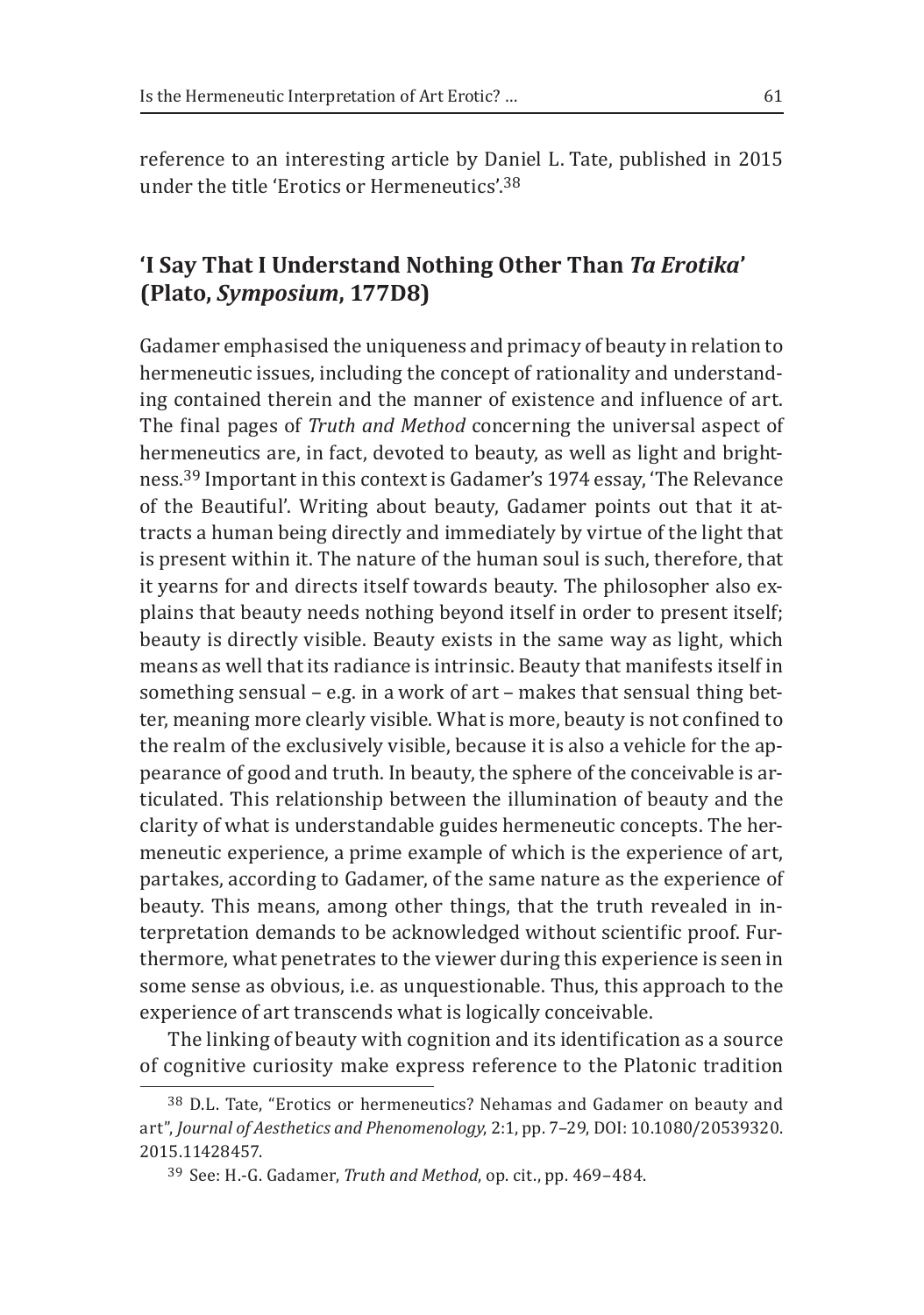and to the appearance therein of love at beauty's side: erotics.40 Issues regarding the significance of the Platonic interpretation of the concepts of beauty (*kalon*) and love (*eros*) in relation to Gadamer's hermeneutics have been exhaustively presented and developed by Daniel Tate in the article mentioned above. The author argues there in favour of developing or supplementing Gadamer's considerations in terms of the position of Alexander Nehamas, who 'revives the Platonic view of love as the "passionate longing" for the beautiful that, he claims, better characterises our engagement with art than the idea of "disinterested pleasure"'.41 Recalling and developing the position of Plato on the subject of Eros leads to a better understanding of the nature of both beauty itself and experience thereof, and may also help us to attain a fuller grasp of the hermeneutical experience of art. The latter task seems still valid and current today, for what Gadamer writes about the hermeneutic interpretation of art transcends simple and traditional approaches.

There is no space in the present article for a precise reiteration and analysis of the considerations of Tate, which would indeed constitute unjustified translation and repetition. My intention here was to raise the issue of the erotics of art in the context of hermeneutic reflection and to attempt to link erotics with hermeneutics based on an analysis of the concepts of hermeneutic interpretation. I have achieved these objectives in the previous sections. The modest task of the present article was also, among other things, to show that the issue of the hermeneutic interpretation of art has not yet been fully developed and discussed. I have attempted to indicate those elements of Gadamer's reflections which, in my opinion, demand explanation and development (given that, after all, according to the hermeneutic approach, the former always must of necessity involve the latter). Could it be, then, that it is erotics that stands in need of hermeneutics – since, precisely, 'love […] elides any easy distinction between the sensual and spiritual, between the desire to possess and the passion to know – just as beauty cannot be captured in distinctions between what is and what appears'?<sup>42</sup>

<sup>40</sup> On the meaning of the term 'erotic' in reference to the Platonic tradition see: D.L. Roochnik, op. cit., pp. 117–129.

<sup>41</sup> D. L. Tate, op. cit., p. 7.

<sup>42</sup> Ibidem.